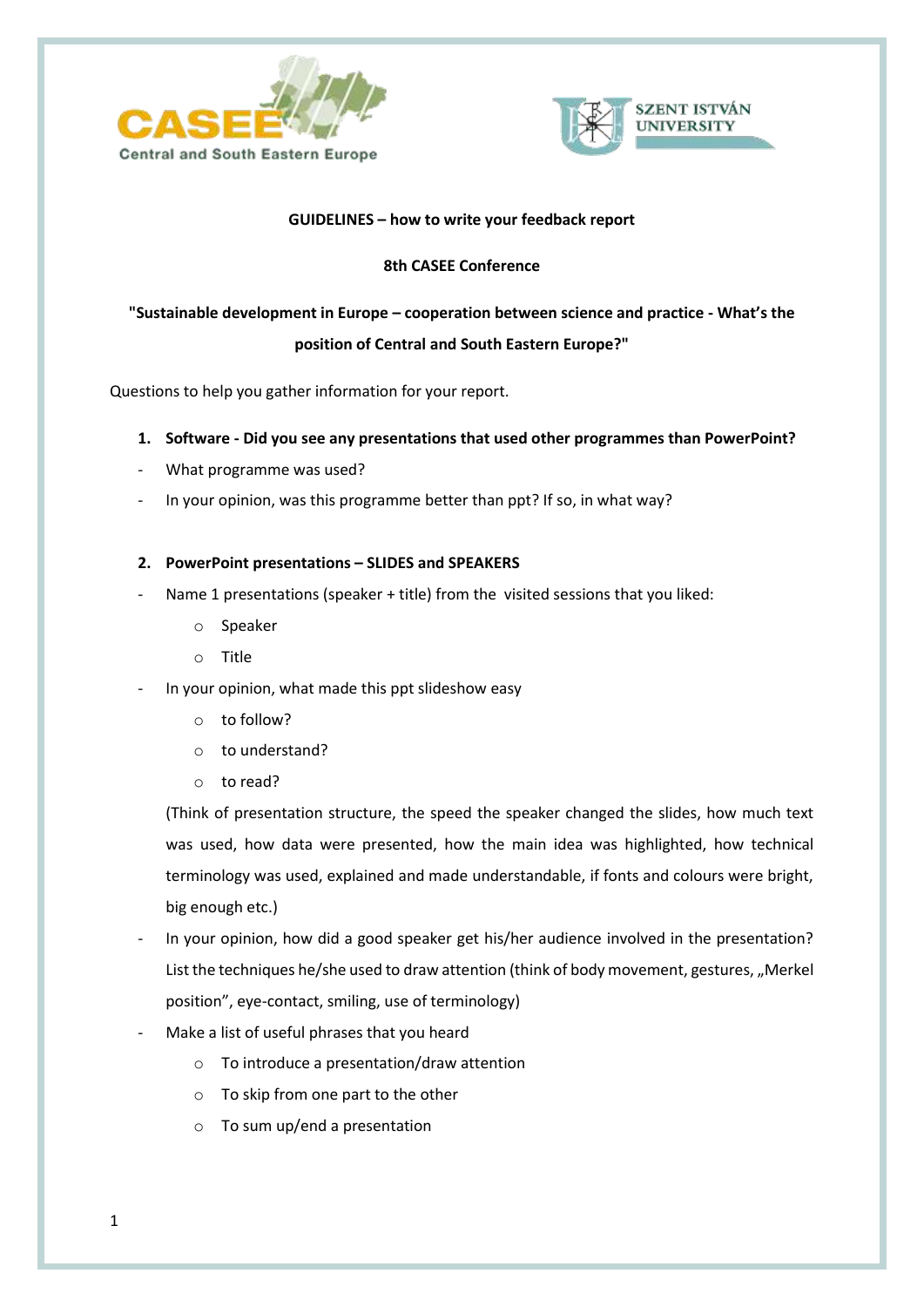



### **3. SCIENCE and RESEARCH aspect**

- Name at least 1 presentation (speaker + title) that delivered something new/useful/ interesting for you with respect to your field of studies!
	- o Speaker
	- o title
- Sum up the findings of this presentations as follows:
	- o Field of science/research
	- o topic
	- o research objectives
	- o method used
	- o results

#### **4. Posters**

As a part of the e-learning course, you made/will make your posters. At the conference, you will have the chance to see how other scientists/researchers created theirs.

- 1. Please check some posters according to the following aspects:
- Was the title the most prominent block of text on the poster?
- Did you recognize subject and purpose within 20 seconds? In other words, did the poster orient you to subject and purpose quickly?
- Were the blocks of text short and concise enough?
- Did the images, photos, graphs support understanding the main idea?
- Was it easy to read? (letter font, size, colour and background colour appropriate?)
- Did you manage to locate the different sections on the poster easily? (title, author, introduction/background, objectives, methods, discussion, results, conclusion/summary, references)
- 2. Sum up the major idea of one poster that you found useful! (XY did a research on …………. to measure/analyse/prove ect. ………………………………………… . ……………….. method was used and results were………………. . The findings of the research can be used as/for …….. in the field of ………. to …………… . These findings are useful for my studies/research because …………… .)